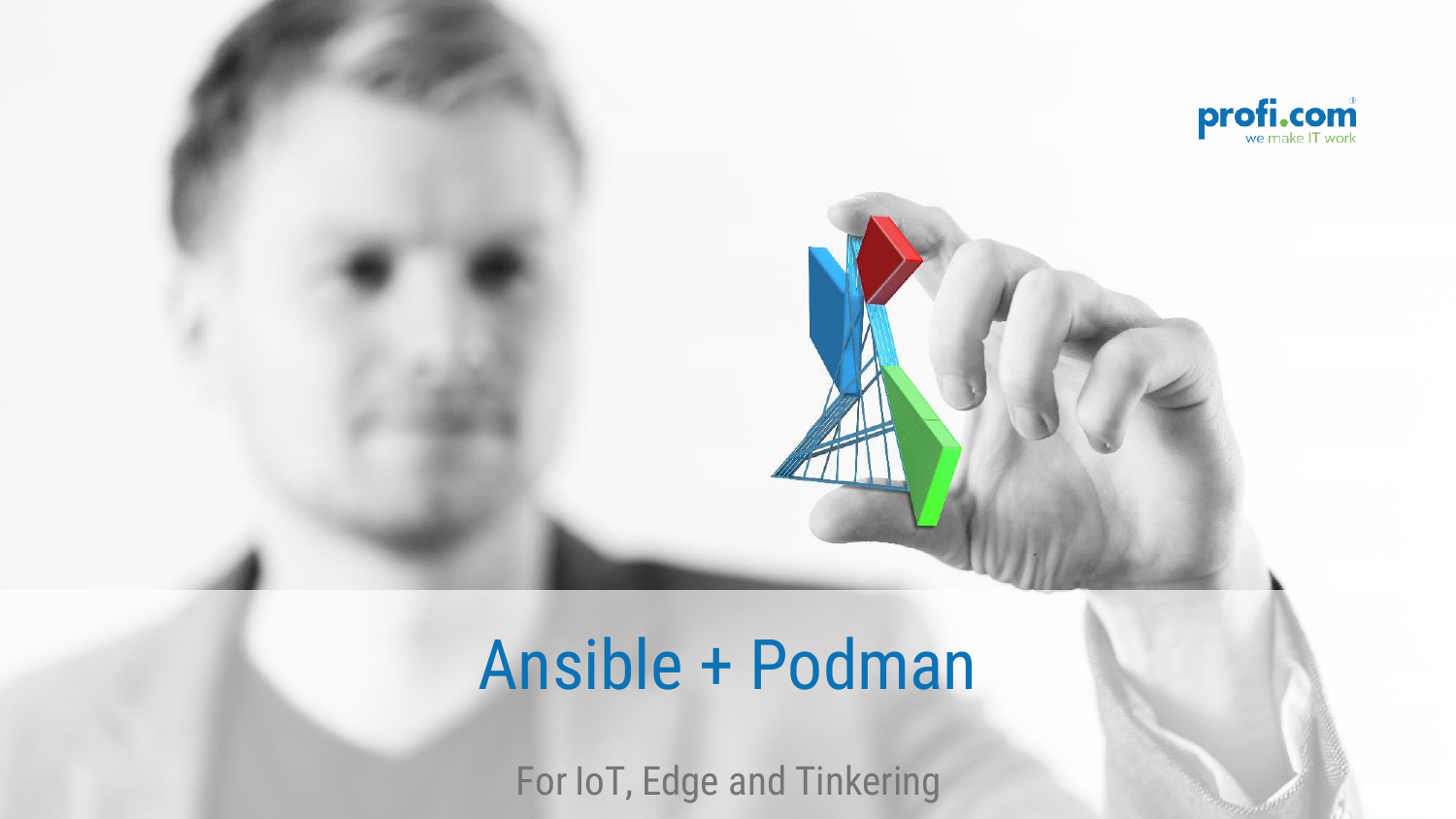# Agenda



| 1 Introduction | Page 3 |
|----------------|--------|
| 2 The App      | Page 7 |
| 3 Demo         | Page 7 |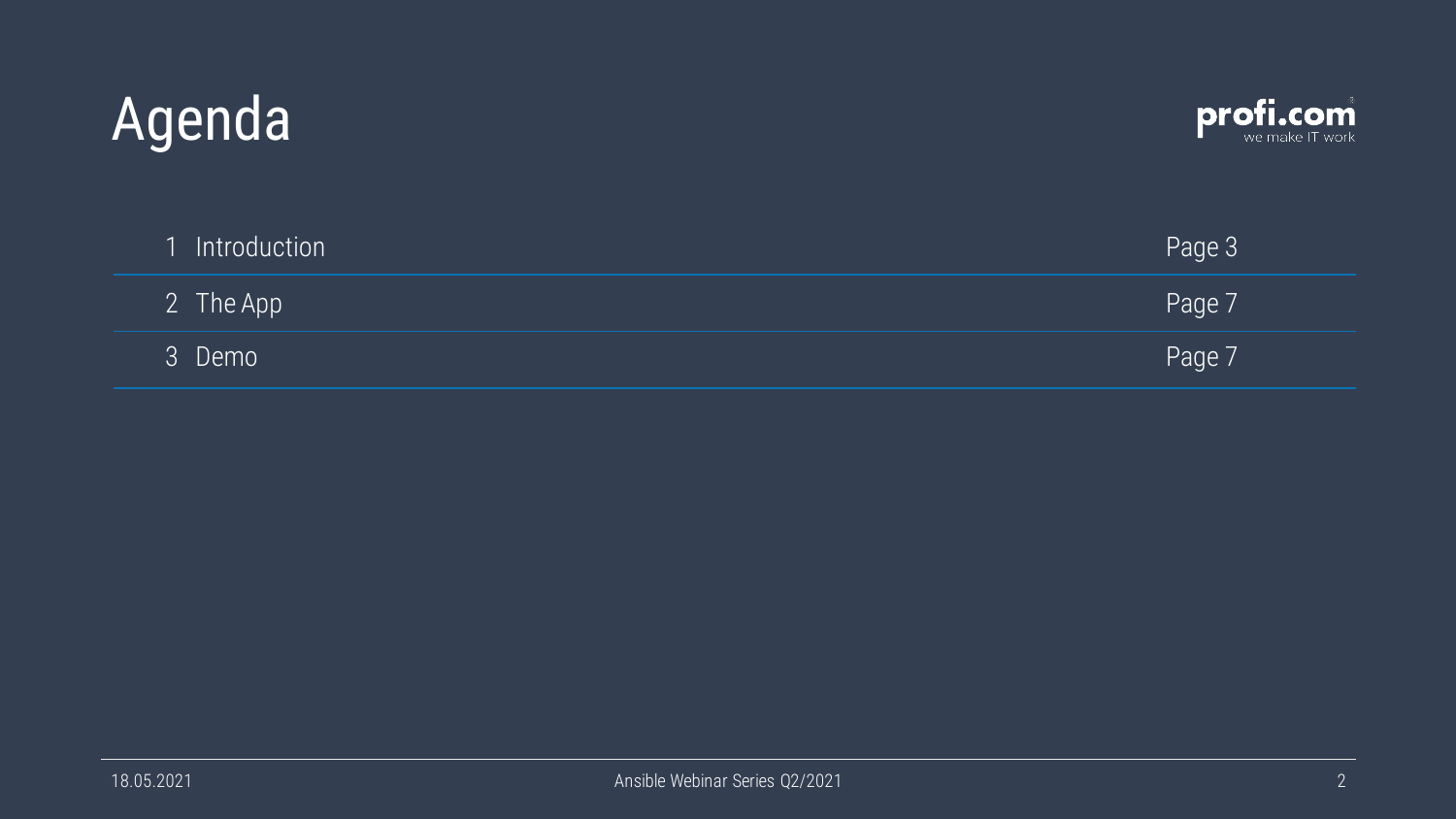

#### Introduction

Who are we?

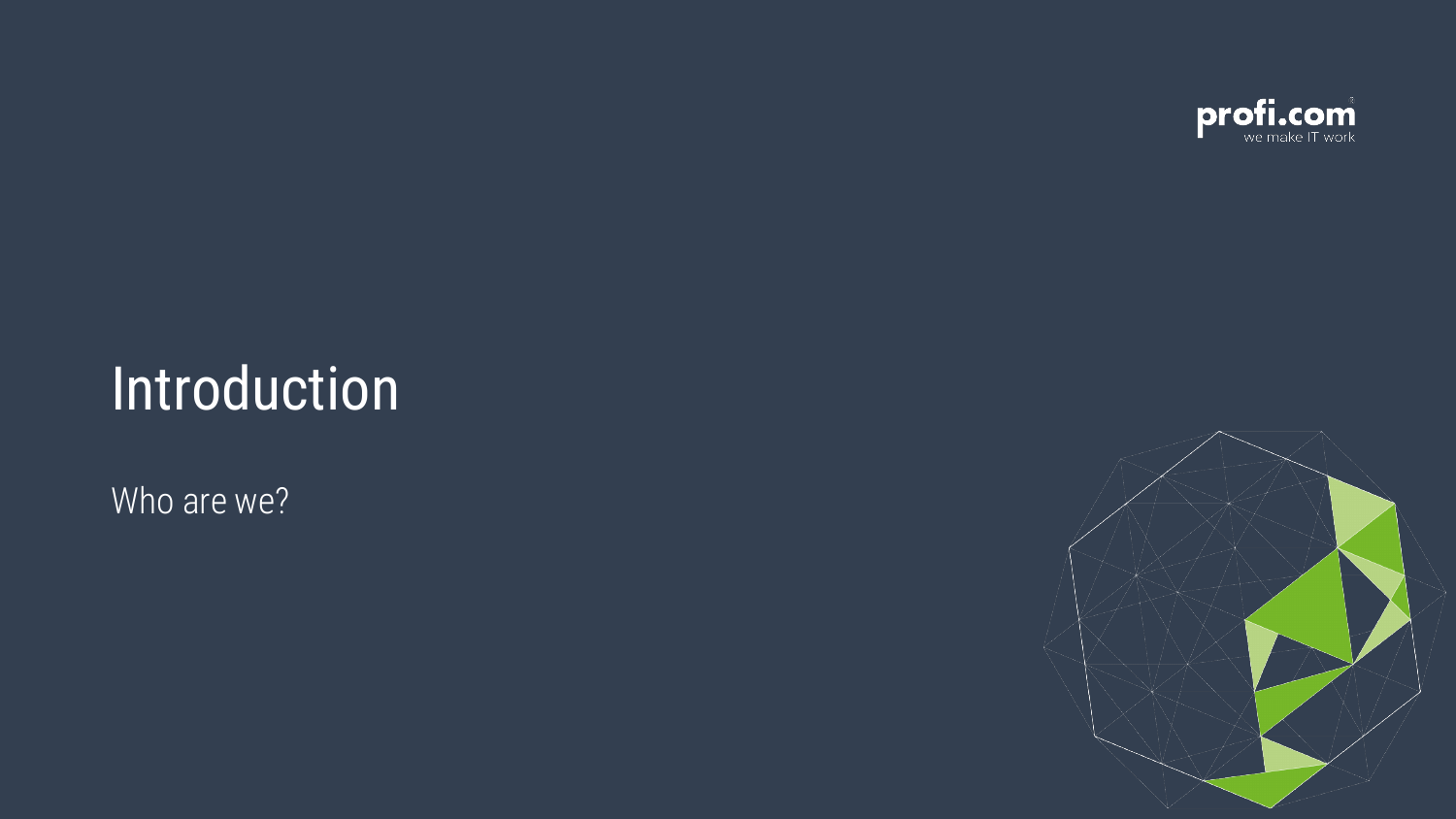## profi.com AG business solutions



- 20+ years of experience
- 80+ specialists
- Specializations:
	- **E** Application Delivery Management
	- **E** Application Security
	- **EXEC** Hybrid Cloud Management
- **19 years MicroFocus (formerly HPE) Partner**
- **E.** 2 years Red Hat Partner
- **. the only Fortify Support Partner in Germany**

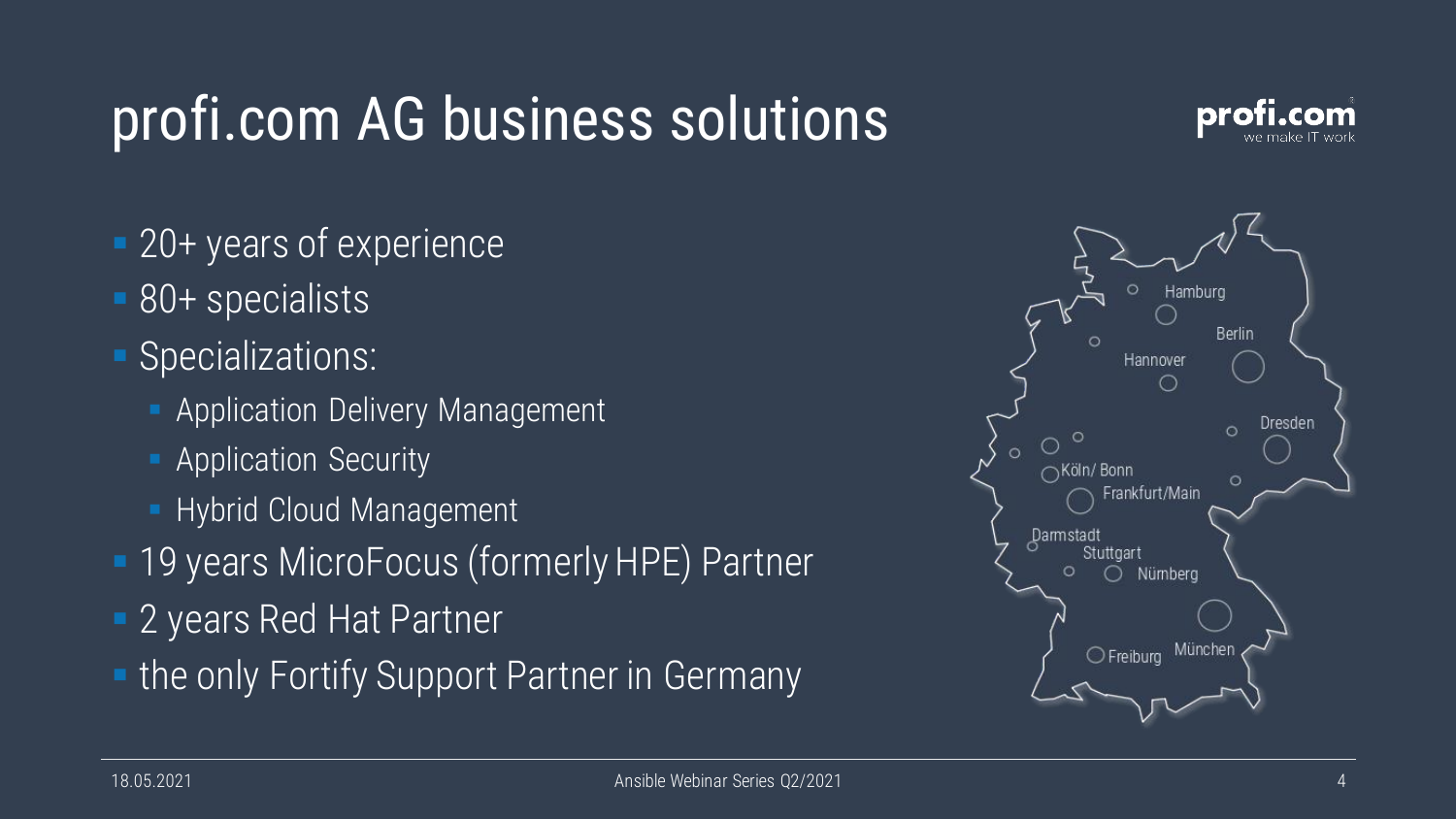### Dresden OpenSource UserGroup



- Founded January 2021
- Founder:
	- **Daniel Schier**
	- **Martin Pietsch**
- Scope:
	- **Open Source in general**
	- Education, science, home, professional
- Web:
	-
	-

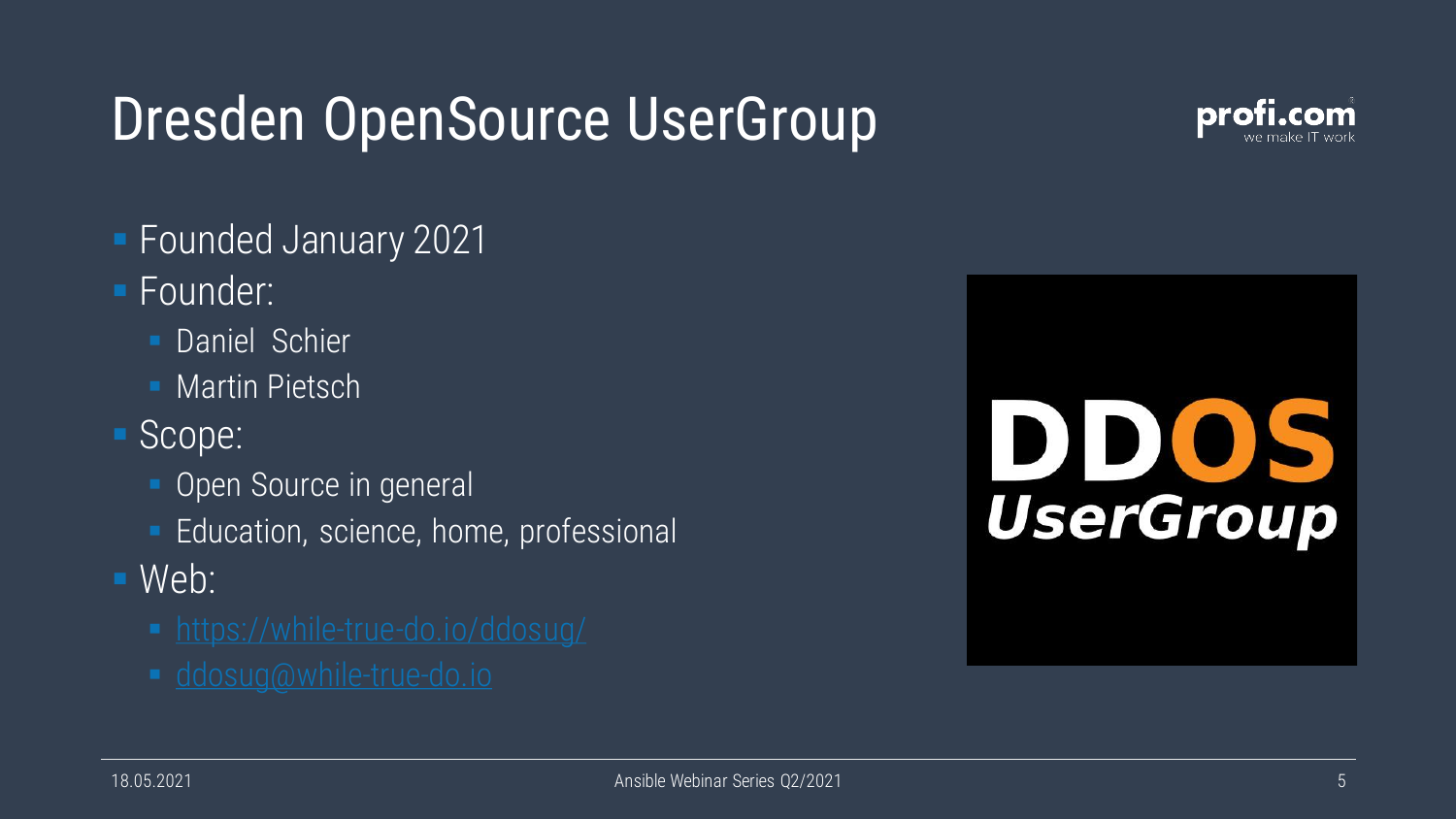### Speaker





# profi.com AG business solutions Senior IT-Consultant

Telefon: +49 (0)351 44008 275 Mobil: +49 (0)151 2400 6456 Email: [dschier@proficom.de](mailto:%20dschier@proficom.de) Blog: [blog.while-true-do.io](https://blog.while-true-do.io)



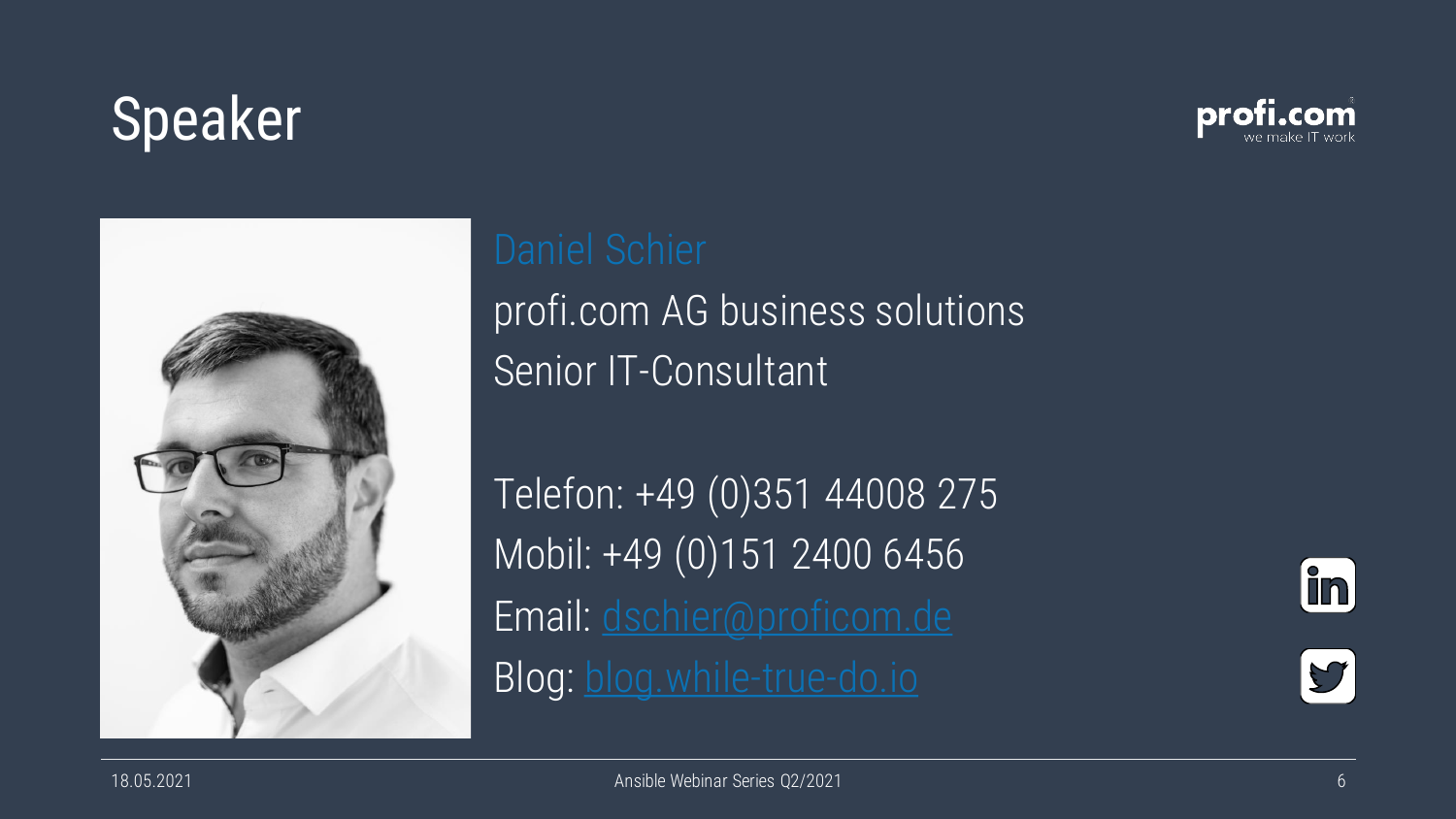

### The App + Demo

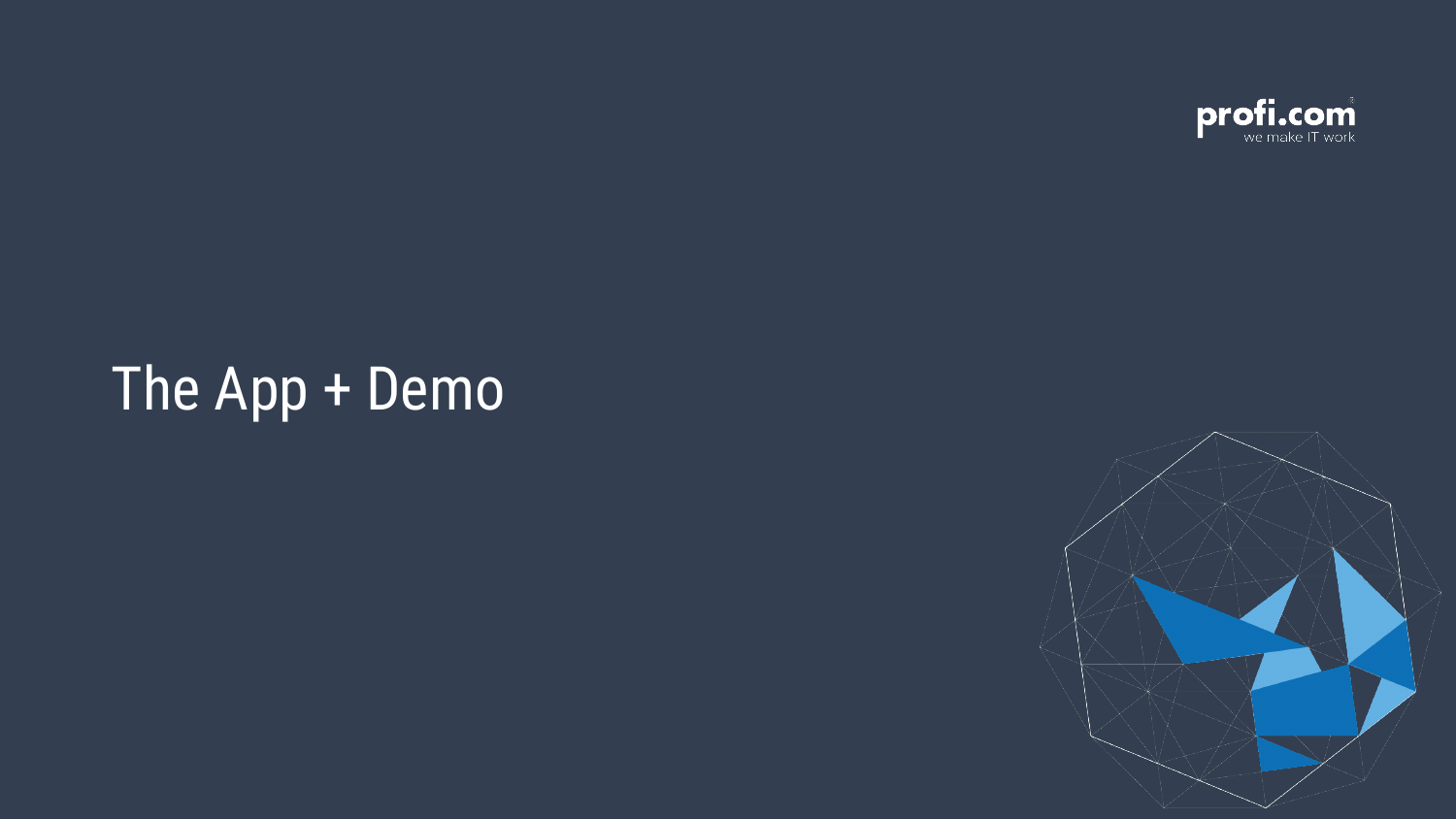

# JOIN & CONNECT













[www.proficom.de/karriere](http://www.proficom.de/karriere)